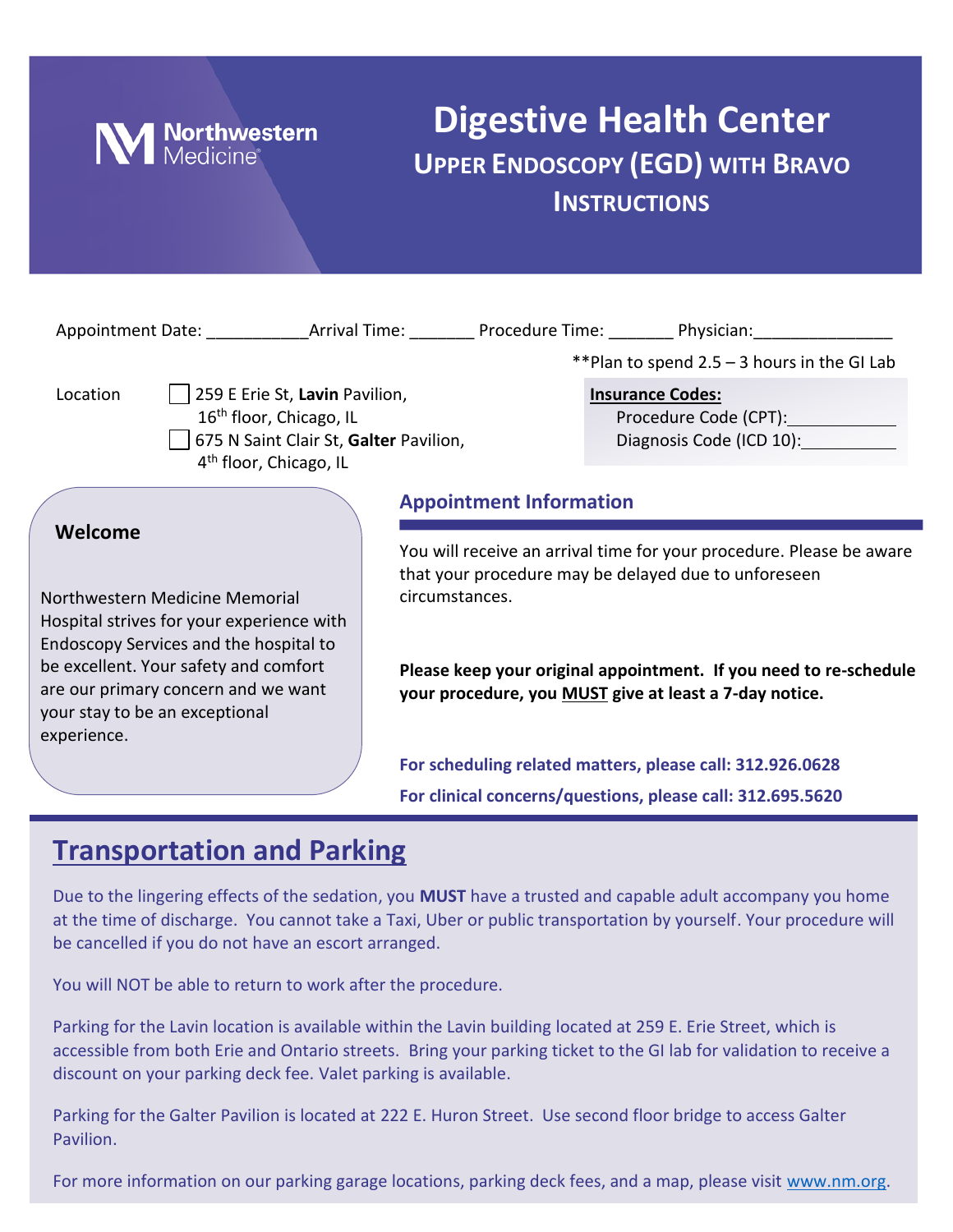

### **Contraindications**

#### **PLEASE INFORM YOUR CLINICIAN IF YOU HAVE ANY OF THE FOLLOWING:**

- $\circ$  Bleeding issues or taking a prescription blood thinner other than aspirin (aspirin is okay to continue)
- o Strictures, severe esophagitis, varices or obstructions
- o Pacemakers or implantable cardiac defibrillators
- o You should not undergo an MRI for 6 months because the capsule contains a small magnet. (An x-ray can be obtained if an urgent MRI is needed)

## **About your Bravo test**

The purpose of this test is to analyze the amount of acid exposure that comes into your esophagus during a 96-hour period. At the time of your upper endoscopy, your physician will examine your esophagus, stomach, and duodenum with a flexible video endoscope. During the procedure, you are sedated to help you relax. If there are signs in your esophagus from inflammation due to acid, the Bravo procedure will be canceled. If your esophagus looks normal, your physician will attach the capsule to the lining of the esophagus while you are still sedated. The capsule will remain in the esophagus, transmitting its information to a portable digital data recorder. Some people may feel a slight yet tolerable sensation while the capsule is attached to the esophagus. After a few days, the capsule should fall off and pass eventually through your stomach.

| <b>Timeline</b>                                         | <b>Procedure Preparation</b>                                                                                                                                                                                                                                                                                                                                                                               |
|---------------------------------------------------------|------------------------------------------------------------------------------------------------------------------------------------------------------------------------------------------------------------------------------------------------------------------------------------------------------------------------------------------------------------------------------------------------------------|
| <b>14 DAYS</b><br><b>BEFORE THE</b><br><b>PROCEDURE</b> | $\triangleright$ If you are taking a blood thinner (Coumadin, Plavix, Eliquis, etc.) other than aspirin,<br>please contact the prescribing physician about discontinuing or bridging this medication<br>at least 2 weeks prior to the procedure. Your prescribing physician will tell you how many<br>days prior to your procedure to stop/bridge your blood thinner. You may continue to<br>take aspirin. |
| <b>7 DAYS</b><br><b>BEFORE THE</b>                      | $\triangleright$ If you are taking a <b>blood thinner</b> (Coumadin, Plavix, Eliquis, etc.) other than aspirin,<br>please begin following your prescribing physician's instructions for discontinuing or<br>bridging this medication prior to the procedure. You may continue to take aspirin.                                                                                                             |
| <b>PROCEDURE</b>                                        | $\triangleright$ If you are taking <b>diabetic medication</b> , please contact the prescribing physician to discuss<br>dosage adjustments to avoid low blood sugar.                                                                                                                                                                                                                                        |
|                                                         | $\triangleright$ Please stop taking your PPI (proton pump inhibitor) medication 7 days prior to the test.<br>PPIs include Prilosec (omeprazole), Prevacid (lansoprazole), Delixant (dexlansoprazole),<br>Achiphex (rabeprazole), Protonix (pantoprazole), Nexium (esomeprazole), and Zegerid.                                                                                                              |
| <b>3 DAYS</b><br><b>BEFORE THE</b><br><b>PROCEDURE</b>  | $\triangleright$ Please contact your insurance company to verify coverage and if you will have any out of<br>pocket costs, or precertification requirements. Please see the insurance/billing handout<br>for more information on billing, coding, and potential out-of-pocket costs.                                                                                                                       |
|                                                         | Make transportation arrangements utilizing the transportation and parking section of<br>➤<br>this document.                                                                                                                                                                                                                                                                                                |
|                                                         | F if needed, you may take an H2 blocker (Pepcid, famotidine, Zantac, ranitidine) up until 3<br>days before the test.                                                                                                                                                                                                                                                                                       |
| <b>THE DAY</b><br><b>BEFORE THE</b><br><b>PROCEDURE</b> | $\triangleright$ If you develop any moderate to severe cold symptoms (cough, sore throat, runny nose,<br>etc.), a fever, new cut or wounds, or experience any other changes in your health before<br>your procedure, please contact your physician's office.                                                                                                                                               |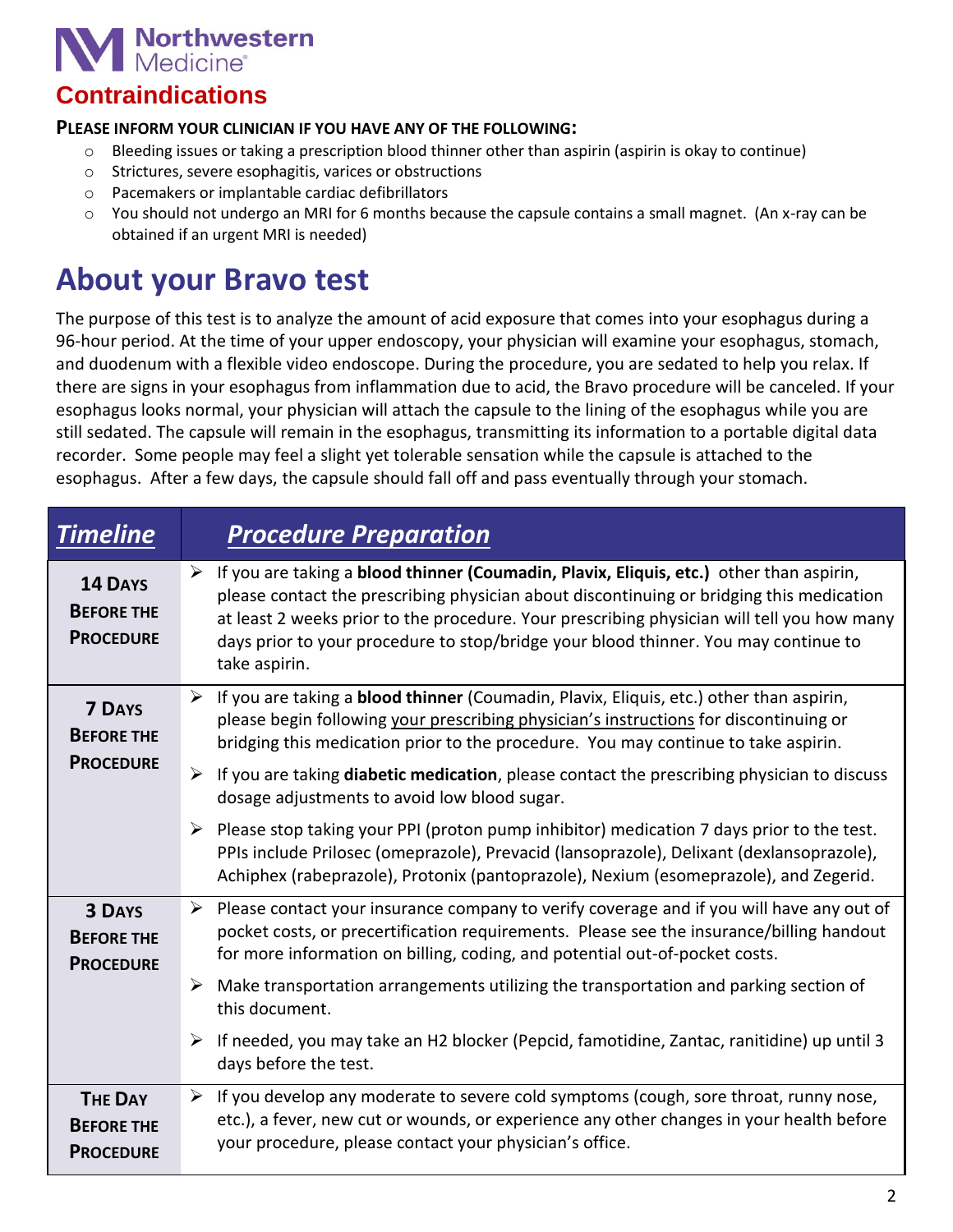# **M** Northwestern

|                                  | $\triangleright$ You can take Tums up until the evening before your procedure.                                                                                                                                                                                                                                                                                                                                                       |  |  |  |
|----------------------------------|--------------------------------------------------------------------------------------------------------------------------------------------------------------------------------------------------------------------------------------------------------------------------------------------------------------------------------------------------------------------------------------------------------------------------------------|--|--|--|
|                                  | <b>Diet Instructions:</b>                                                                                                                                                                                                                                                                                                                                                                                                            |  |  |  |
|                                  | $\triangleright$ Do not eat anything including gum, mints, tobacco, cough drops, or smoke any<br>substance (i.e. tobacco, vape, marijuana) after midnight.                                                                                                                                                                                                                                                                           |  |  |  |
|                                  | $\triangleright$ After midnight, you may have plain water, black coffee/tea (no milk or creamer may<br>be added, however, sugar and artificial sweeteners are permitted), apple juice, or<br>Gatorade up to 2 hours prior to your scheduled arrival time. All other<br>beverages/drinks are to be avoided after midnight.                                                                                                            |  |  |  |
| <b>THE DAY OF</b><br><b>YOUR</b> | $\triangleright$ You may take your morning medications up until 2 hours before your scheduled arrival<br>time.                                                                                                                                                                                                                                                                                                                       |  |  |  |
| <b>PROCEDURE</b>                 | $\triangleright$ On the day of your procedure, please be available by phone. Occasionally, procedure<br>times are adjusted if the previous cases have run longer or are finished early.                                                                                                                                                                                                                                              |  |  |  |
|                                  | Call your surgery center if you cannot arrive at your scheduled time at 312.926.2425.<br>➤                                                                                                                                                                                                                                                                                                                                           |  |  |  |
|                                  | Bring a photo ID, insurance card, and a copy of your medication list.<br>➤                                                                                                                                                                                                                                                                                                                                                           |  |  |  |
|                                  | If you have an implanted cardiac defibrillator or pacemaker, bring your device card with<br>you.                                                                                                                                                                                                                                                                                                                                     |  |  |  |
|                                  | $\triangleright$ If you use any inhalers or a CPAP machine, please bring these items with you to the<br>procedure as they may be needed for the procedure.                                                                                                                                                                                                                                                                           |  |  |  |
|                                  | $\triangleright$ Wear loose-fitting, comfortable clothes.                                                                                                                                                                                                                                                                                                                                                                            |  |  |  |
|                                  | Avoid wearing make-up, jewelry, or contact lenses.<br>➤                                                                                                                                                                                                                                                                                                                                                                              |  |  |  |
|                                  | If you wear contacts, please bring your glasses as your contacts may need to be removed<br>➤<br>for the procedure.                                                                                                                                                                                                                                                                                                                   |  |  |  |
|                                  | For your privacy and safety, only one guest is allowed in the pre-operative and<br>➤<br>postoperative holding areas.                                                                                                                                                                                                                                                                                                                 |  |  |  |
|                                  | $\triangleright$ Your personal items will be placed and remain under your procedure cart during the<br>entire visit. We recommend bringing only essential items to the hospital and leaving any<br>valuables at home or give them to a trusted family member or friend. The hospital is not<br>responsible for lost or damaged personal belongings.                                                                                  |  |  |  |
|                                  | Certain items are prohibited inside hospital facilities and we ask for your cooperation.<br>➤<br>Items not allowed include, but are not limited to, alcohol, tobacco products, weapons<br>and any substances that are illegal under state or federal law. Note: Marijuana can be<br>legally purchased in Illinois. However, due to federal regulations, you may not bring<br>marijuana to Northwestern Medicine hospital facilities. |  |  |  |

### **UPPER ENDOSCOPY PREPARATION GUIDELINES**

### **GENERAL**

• You may have plain water, black coffee/tea (no milk or creamer may be added, however, sugar and artificial sweeteners are permitted), apple juice, or Gatorade up to 2 hours prior to your scheduled arrival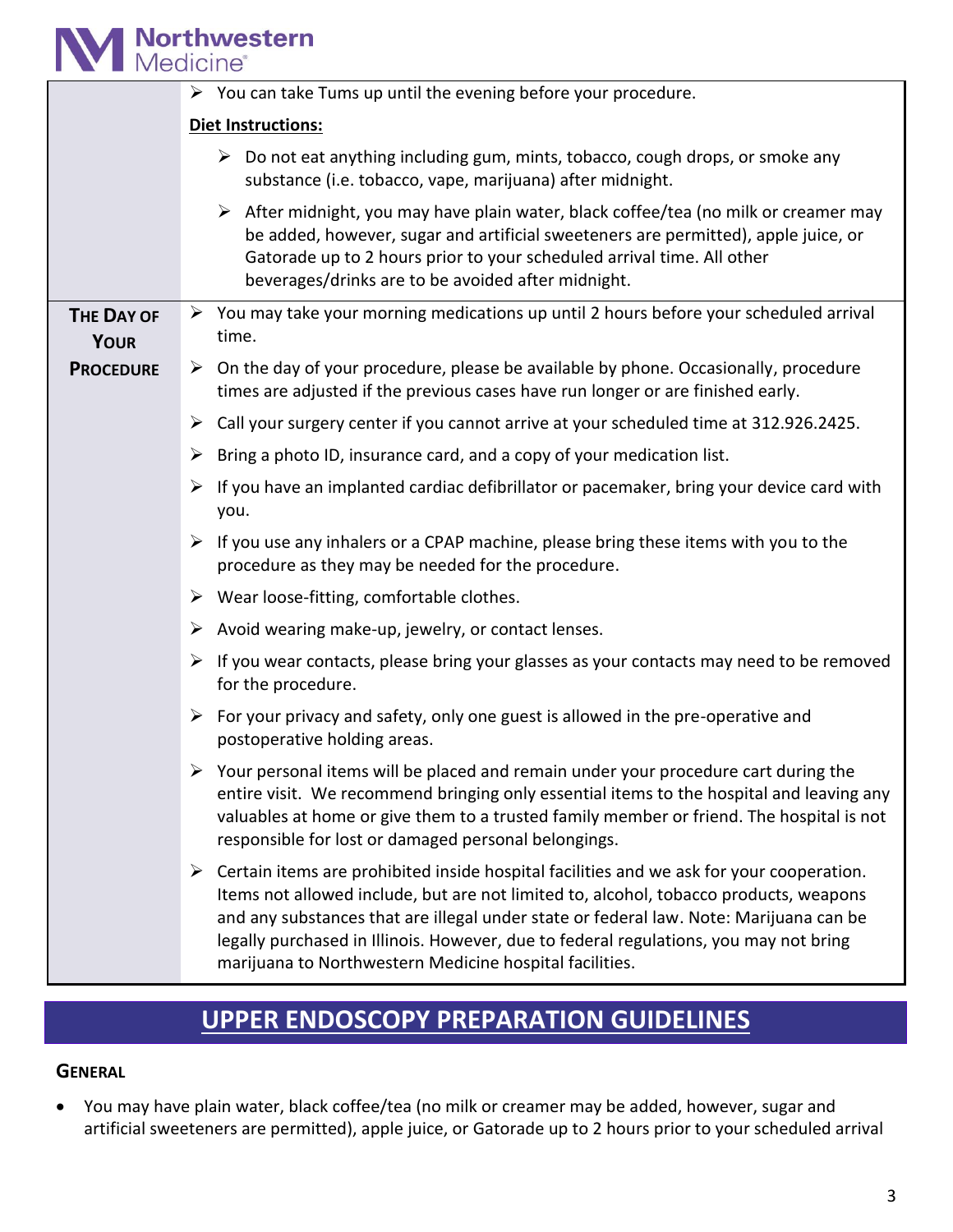### **Northwestern Medicine®**

time – after this, nothing by mouth. This includes gum, mints, hard candy, cough drops, and cigarettes/tobacco/vape/marijuana.

 $\circ$  For example, for a 7:30 AM arrival time, nothing by mouth after 5:30 AM.

### • **During the Bravo Test**

- o Do not get the recorder wet or damaged
- $\circ$  You may otherwise maintain your normal activity and diet during the test
- $\circ$  You will be instructed to keep a diary indicating when you are eating, laying down and when your symptoms occur.
- $\circ$  Once the study is complete, you will return the recorder and diary to the 16th floor of the Lavin Pavilion.

#### • **After the Bravo Test**

- o When you have finished this test, you may resume normal activities.
- $\circ$  Some people may feel a slight yet tolerable sensation while the capsule is attached to the esophagus, but this should resolve after the capsule falls off the esophagus.
- $\circ$  Your results will be available approximately 7 business days after your procedure. If you do not receive your results via telephone or MyChart within 7 business days, please call your doctor's office.

### **MEDICATIONS**

- If you are taking a **blood thinner (Coumadin, Plavix, Eliquis, etc.)** other than aspirin, please contact the prescribing physician about discontinuing or bridging this medication at least 2 weeks prior to the procedure. You may continue to take aspirin.
	- $\circ$  Do NOT wait until the day before your procedure to have this discussion, as some blood thinners need to be held several days prior to the procedure.
	- o Aspirin and fish oil are okay to continue taking.
	- o Taking NSAIDs (ibuprofen, naproxen, etc.) may cause irritation in your stomach, which may be seen during your endoscopy. If you need to continue NSAIDs for pain, please make sure the endoscopy team is aware of what you are taking before your endoscopy. If you are able to stop NSAIDs before your endoscopy, please stop for 1 week prior to your procedure. Tylenol (acetaminophen) maybe used in place of NSAIDs. You never should stop aspirin.
- If you are taking **diabetic medication**, please contact the prescribing physician to discuss dosage adjustments to avoid low blood sugar.
- Please stop taking your PPI (proton pump inhibitor) medication 7 days prior to the test.
	- o If needed, you may take an H2 blocker (Pepcid, famotidine, Zantac, ranitidine) up until 3 days before the test.
	- o You can take Tums up until the evening before your procedure.
- You may take your other normal medications up until 2 hours prior to arrival time.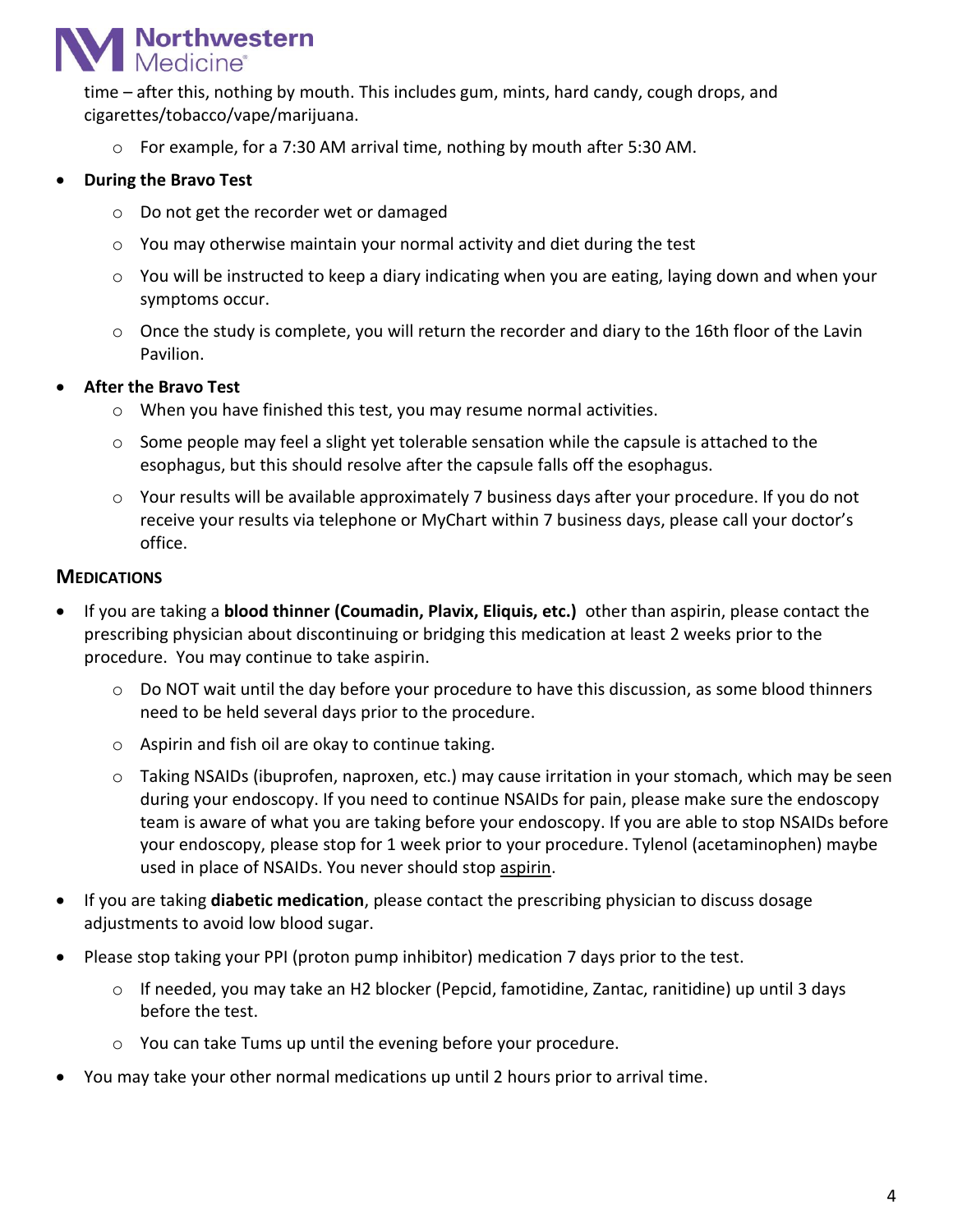

### **CONTACT INFORMATION**

*Please review this document and the FAQ section before calling our office with questions as your question may be answered from within this document.*

| Procedure Scheduling 312.926.0628    |  |  |  |  |
|--------------------------------------|--|--|--|--|
| Pre-Certification 312.926.4645       |  |  |  |  |
|                                      |  |  |  |  |
| Financial counseling/price estimates |  |  |  |  |
|                                      |  |  |  |  |
|                                      |  |  |  |  |
| Medical Records 312.926.3376         |  |  |  |  |
| Digestive Health Fax 312.695.7095    |  |  |  |  |
| dhc.nm.org                           |  |  |  |  |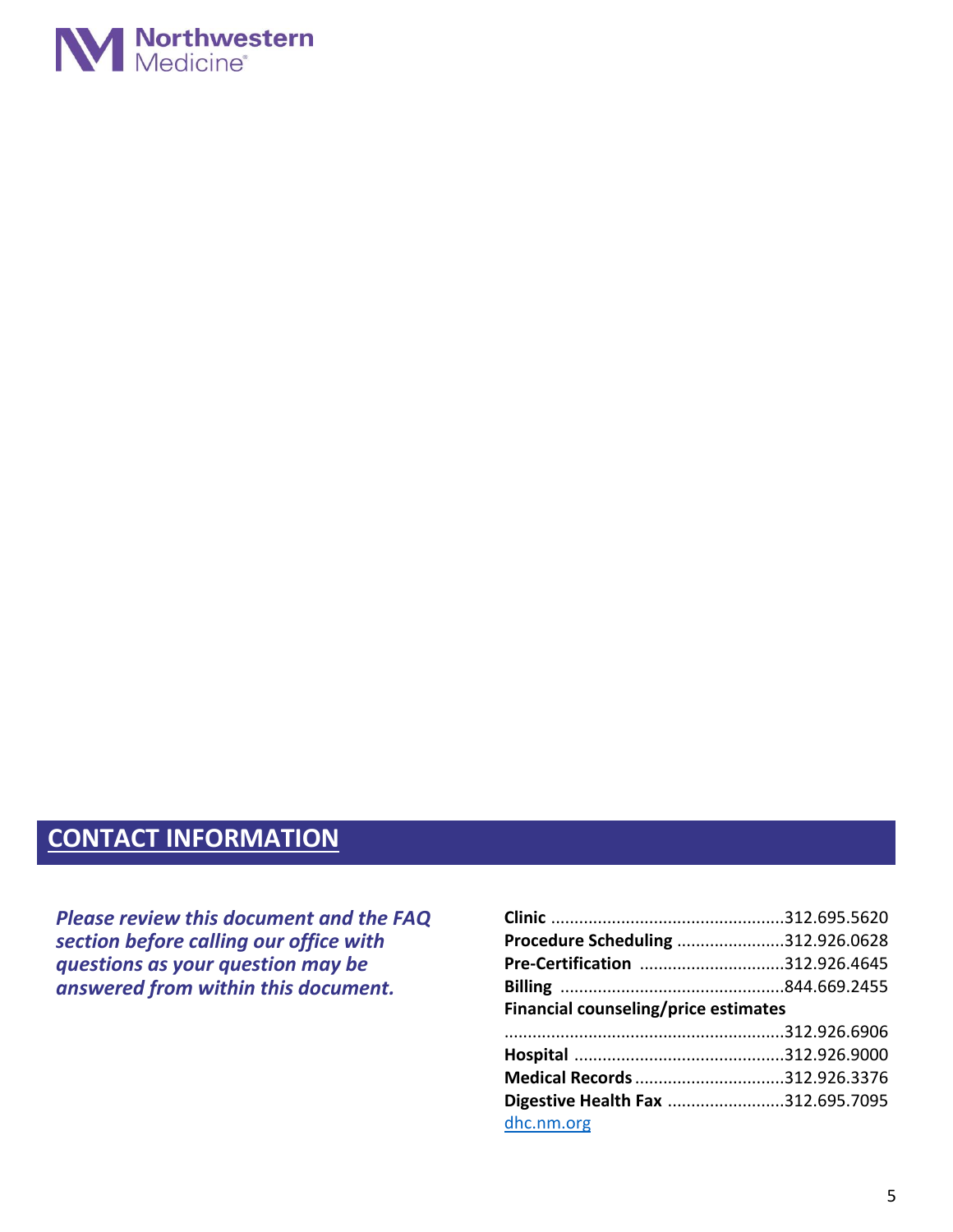

### **FREQUENTLY ASKED QUESTIONS**

### **Will the procedure be performed under anesthesia?**

• Unless your doctor or nurse tells you otherwise, your procedure will be performed under moderate sedation. A peripheral IV will be inserted and two medications will be administered (Versed and Fentanyl); these will make you very sleepy/drowsy during the procedure which is why you need to have a capable adult accompany you home.

### **What if I have removable dental work?**

• Please remove any loose dental work prior to the procedure

#### **Will I have discomfort after the procedure?**

• Typically, no, however, some people can have a mild sore throat after the procedure, but this should be tolerable and should resolve after 1-2 days. For any severe or intolerable symptoms, please contact our office or go the emergency room.

### **What if I have a cold?**

• If you have a mild cold with no fever, it is okay to take Tylenol and other over the counter cold medications and proceed with the preparation and the procedure. However, if you have a fever or more severe symptoms, it may be safer to call and reschedule the procedure. Please call the office to further discuss.

### **Which medications should I take on the day of the procedure?**

• See Medication section in the beginning of this document for information regarding diabetic and blood thinner medications. All other medications can be taken up until 2 hours prior to your arrival time, or after the procedure.

### **Pregnant or breast feeding**

- Please let us know if you are or could be pregnant because, except in very rare cases, a upper endoscopy should not be performed.
- If you are breastfeeding, you may resume breastfeeding once you are awake, stable, and alert after your procedure unless otherwise instructed by your physician.

#### **Pre-procedural Antibiotics**

• Antibiotics are rarely needed prior to an upper endoscopy. If you are a patient with kidney failure who receives peritoneal dialysis, please notify us ahead of time by calling our office at least 3 days prior to your procedure. IV antibiotics will be given prior to the procedure. If any of your other doctors feels it is necessary for you to receive antibiotics for another reason, he/she can give you a prescription for them.

#### **What can I expect in terms of recovery?**

• The sedation medication used during your procedure will help you feel relaxed and calm. There is a possibility you may remember parts of your procedure, but many do not. After your procedure, you may feel weak, tired, or unsteady on your feet. You may also have trouble concentrating or short-term memory loss, but these symptoms should go away in 12-24 hours. For these reasons, do not drive,